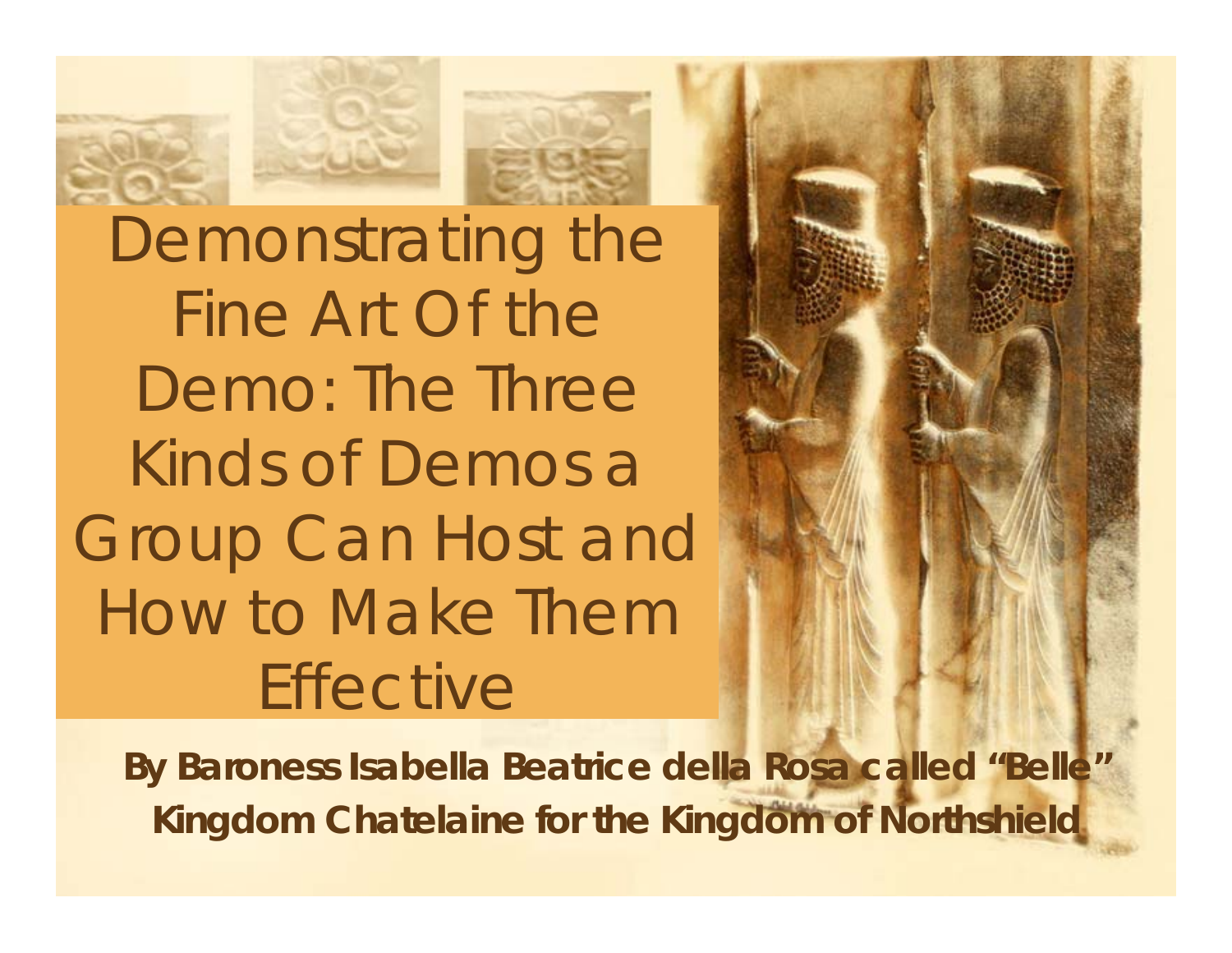**THERE EAS NOT DRE CAS TO HOT LAS SAL S** Why Host a Demo? **图A Demo is a great way to recruit new** members **图A Demo is a great way to get your name** out in the community 图A Demo is a great way to share your knowledge with others **A** Demo is a great way to show the work you've done on a project **图 A Demo is a great way to practice your** fighting skills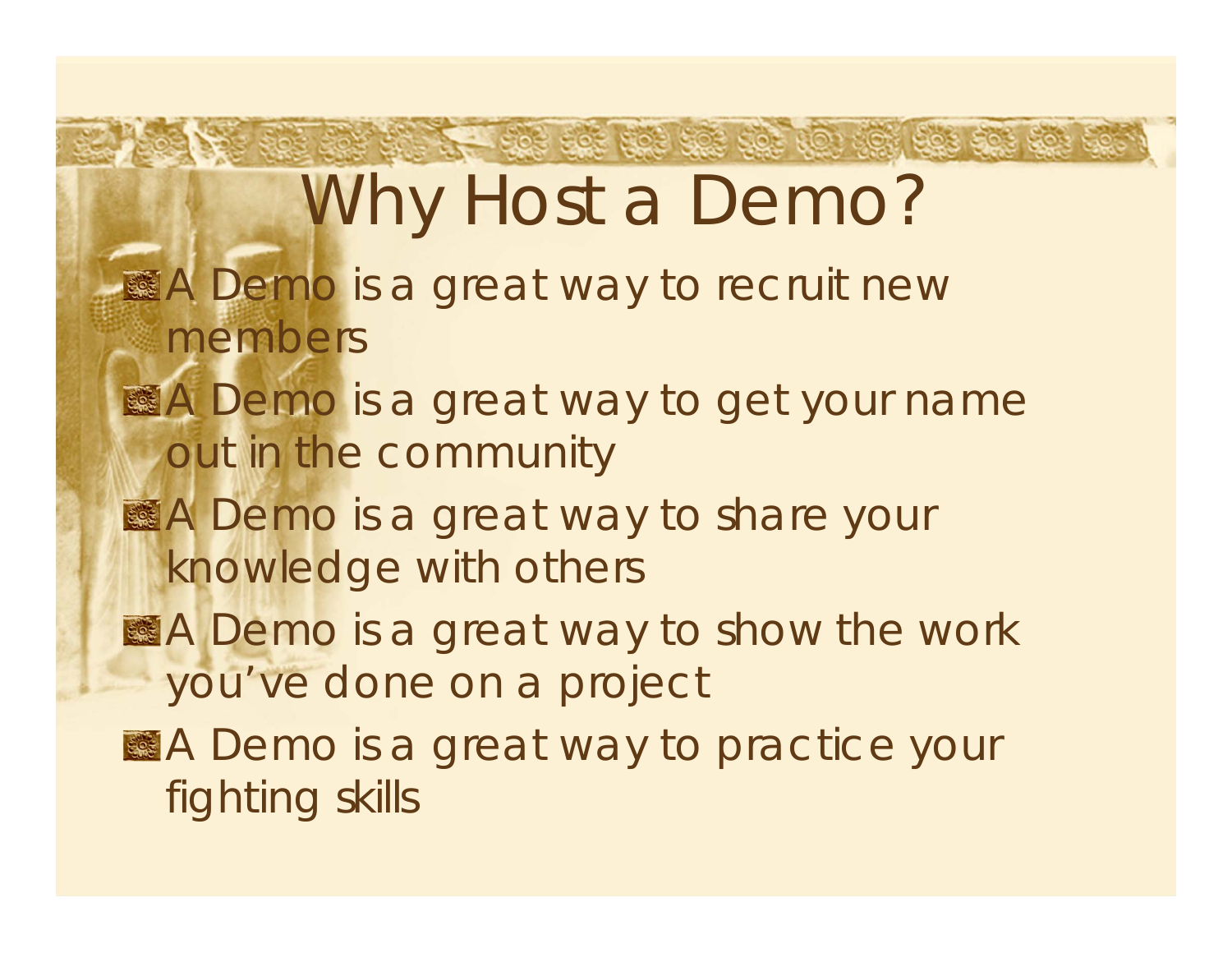## The Three Kinds of Demos

පුර්ෂි සර්ම සර්ම සිරිසි සිරිස සිරිස සිරිස

**图Recruitment** Public Relations 图**Educational** 

#### Can you merge themes into one demo?

Yes, but you should make sure there is one main focus. For example, there is no reason you couldn't recruit at a PR demo or educate at a recruitment demo, but you should make sure to focus on one theme.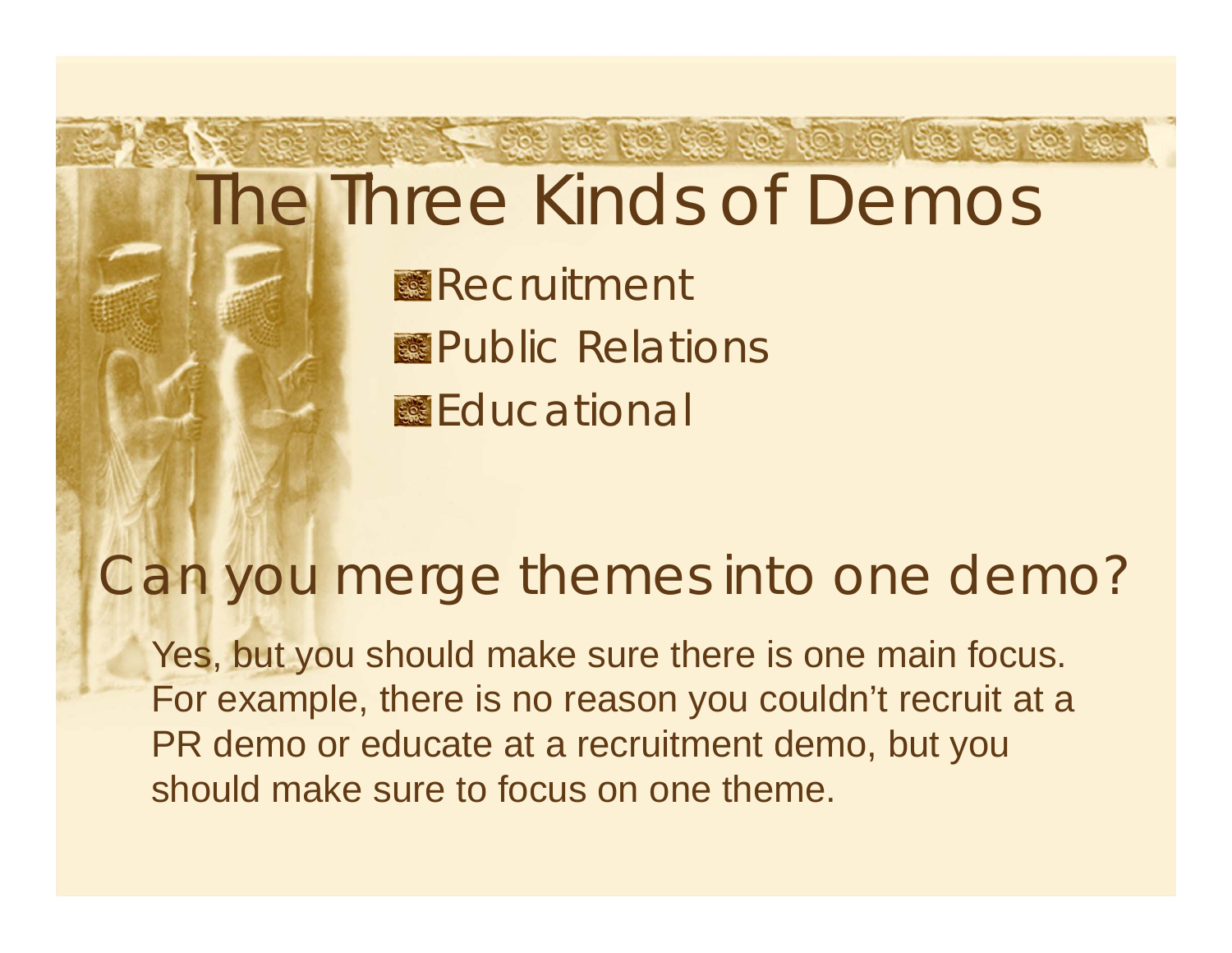## Recruitment Demo

tot tot tot set tot to tot

- The main purpose of this demo is getting people interested in joining the SCA
- The focus will be on the activities people in the SCA participate in, the SCA's history, and how people can get involved
- **Examples of where to hold recruitment demos** include college campuses, activity fairs, and community family events
- It is important to have examples of newsletters, pamphlets, or brochures on the SCA, and business cards with dates, times, and locations of your local meetings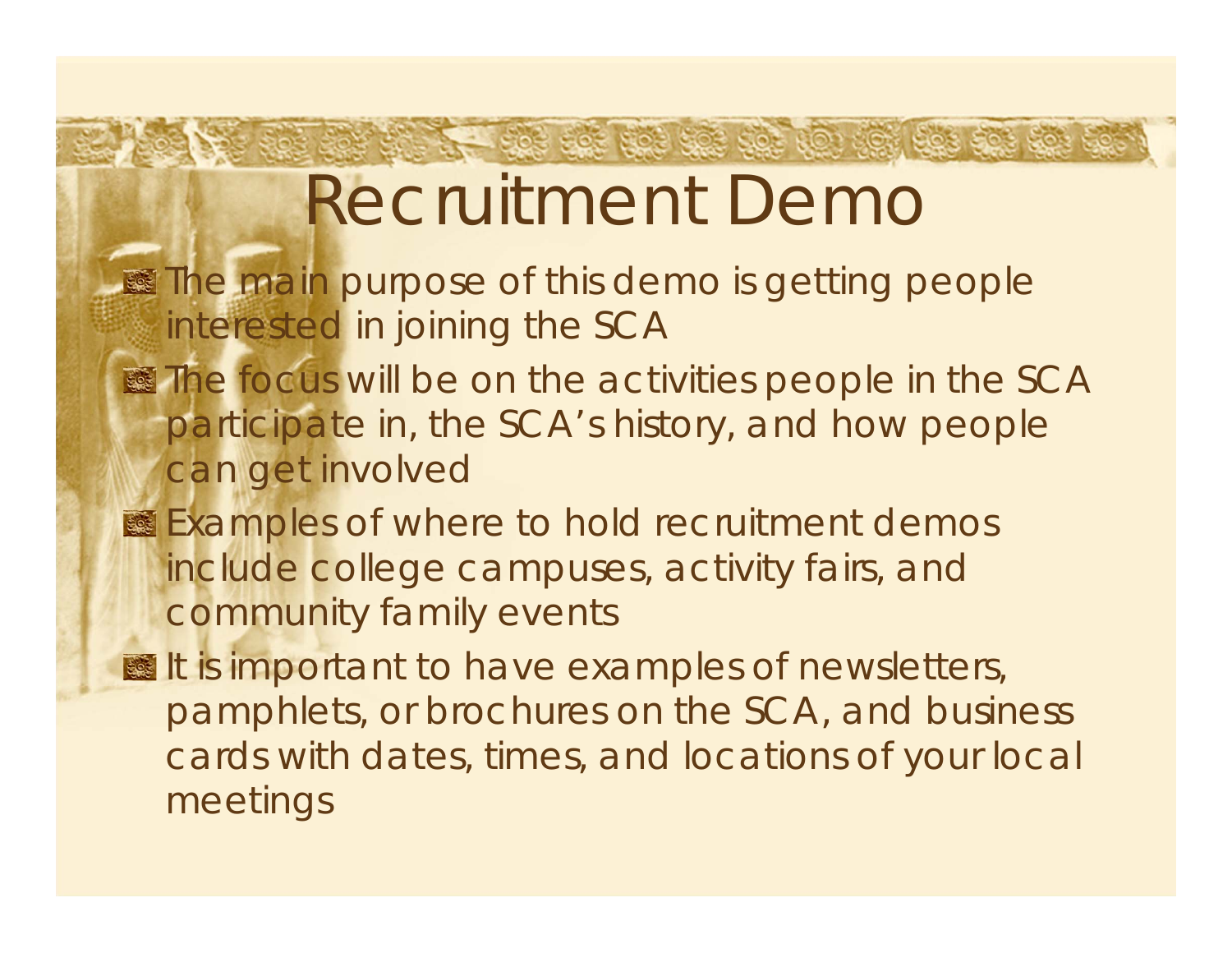Public Relations Demo The main purpose of this demo is letting people in the community know about the SCA and the great things your group can do for the community **EX The focus will be on the activities people in the SCA** can do to enhance an experience for the community or a group of people

NOR GOR GOE NOT NO

- **Examples of where to hold public relation demos** include Art-in-the-Park fairs, history days or local Renaissance festivals, Yule events, and Farmers' **Markets**
- Good opportunity to showcase your talents in the Arts and Sciences. Bring both educational and recruitment material, and remember that you are there to enhance someone else's experience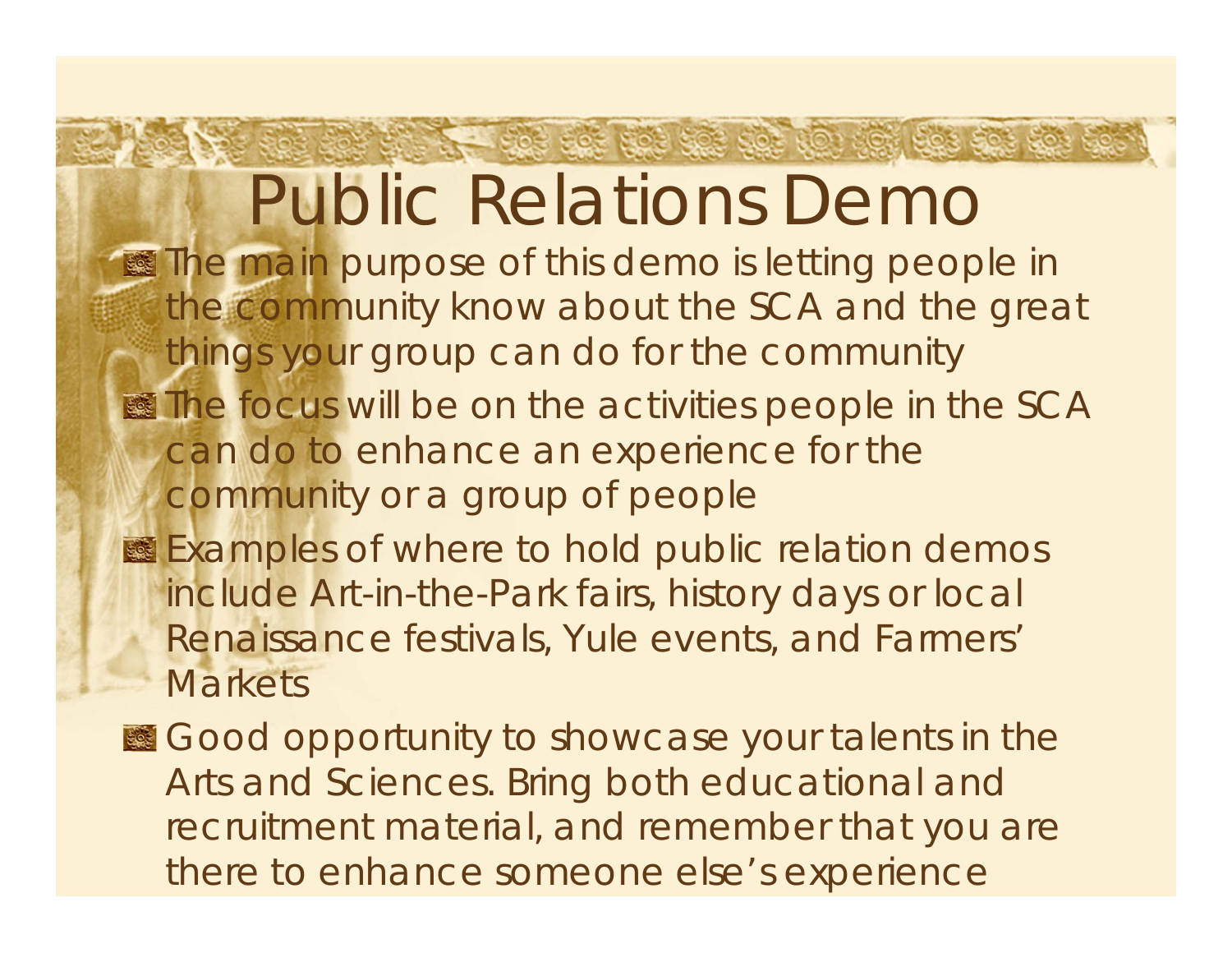## Educational Demo

**A POR MOR AOR COR NO** 

- The main purpose of this demo is to educate a group of people on history and how people did things in the Middle Ages and Renaissance
- This kind of demo is vital for the SCA to keep its 501(c)3 status
- **Examples of where to hold educational demos are** schools, scout troop meetings, churches, history fairs, and community history days
- **B** Good opportunity to showcase your talents in the Arts and Sciences. Bring both educational and recruitment material. This is the perfect time to bring hands-on activities for people to try themselves, as well as any source books you have on the subject you are demonstrating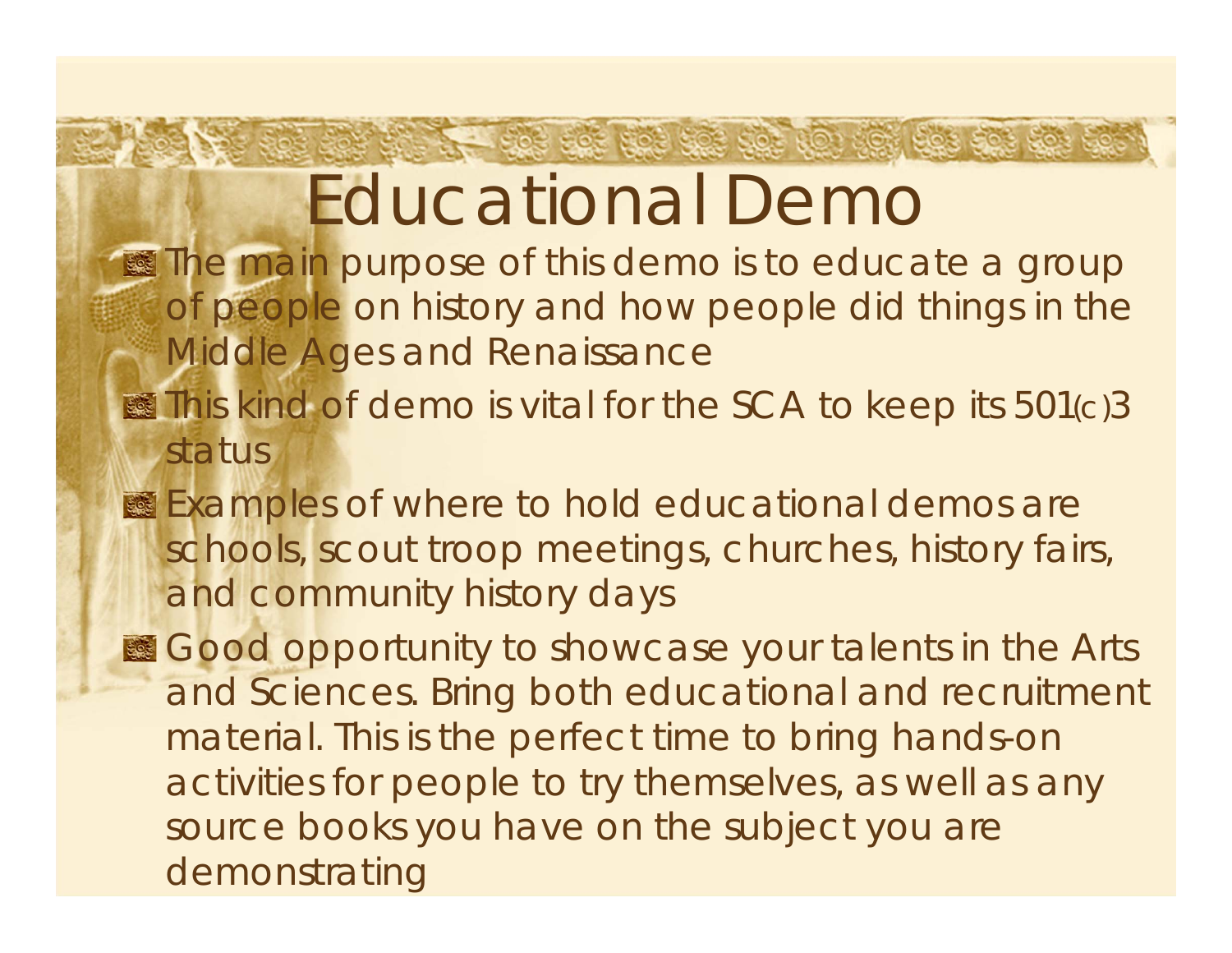# The Importance of Advertising in Advance

abe act abe act act not don

- **B** Getting your name out there in advance gets people curious and looking on the web
- 图 People are more likely to show up when the demo has been advertised in some way
- 图 People interested in knowing more about the SCA will be more likely to show up
- You may find someone who has wanted to join for a while and didn't know how to contact the local group
- Your chances of repeating the demo in the future are better with a good turnout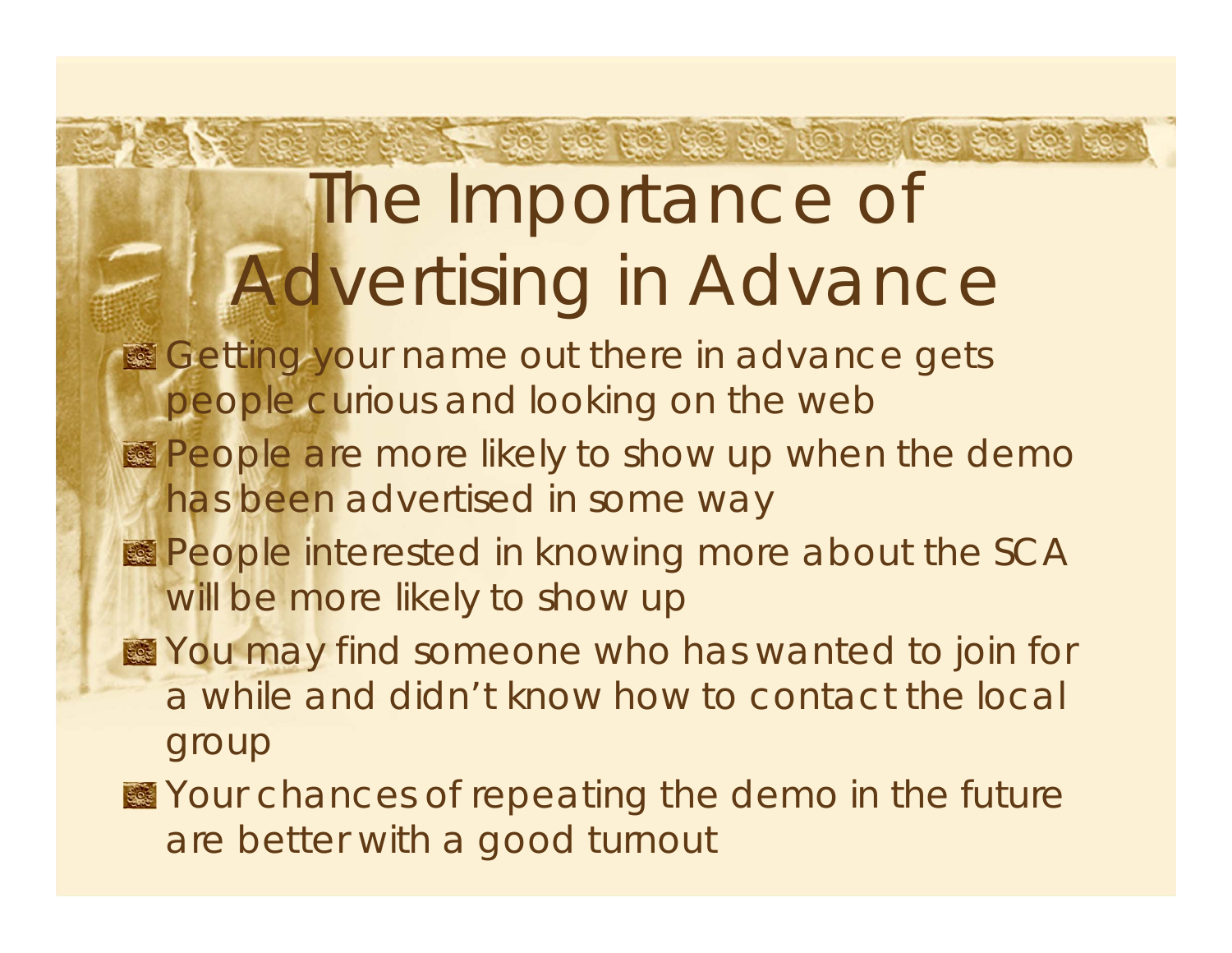Lige set set set set to det Where To Advertise?**Newspapers 图 College School papers** Radio 图 Local TV news **图 Local community channel B** Flyers in coffee shops and local hangouts **图Local library B** Church bulletins and community boards **Email Lists (make sure the advertisement is** appropriate and welcome) Local scout troops and group meetings Any other place that strikes you as a good place to advertise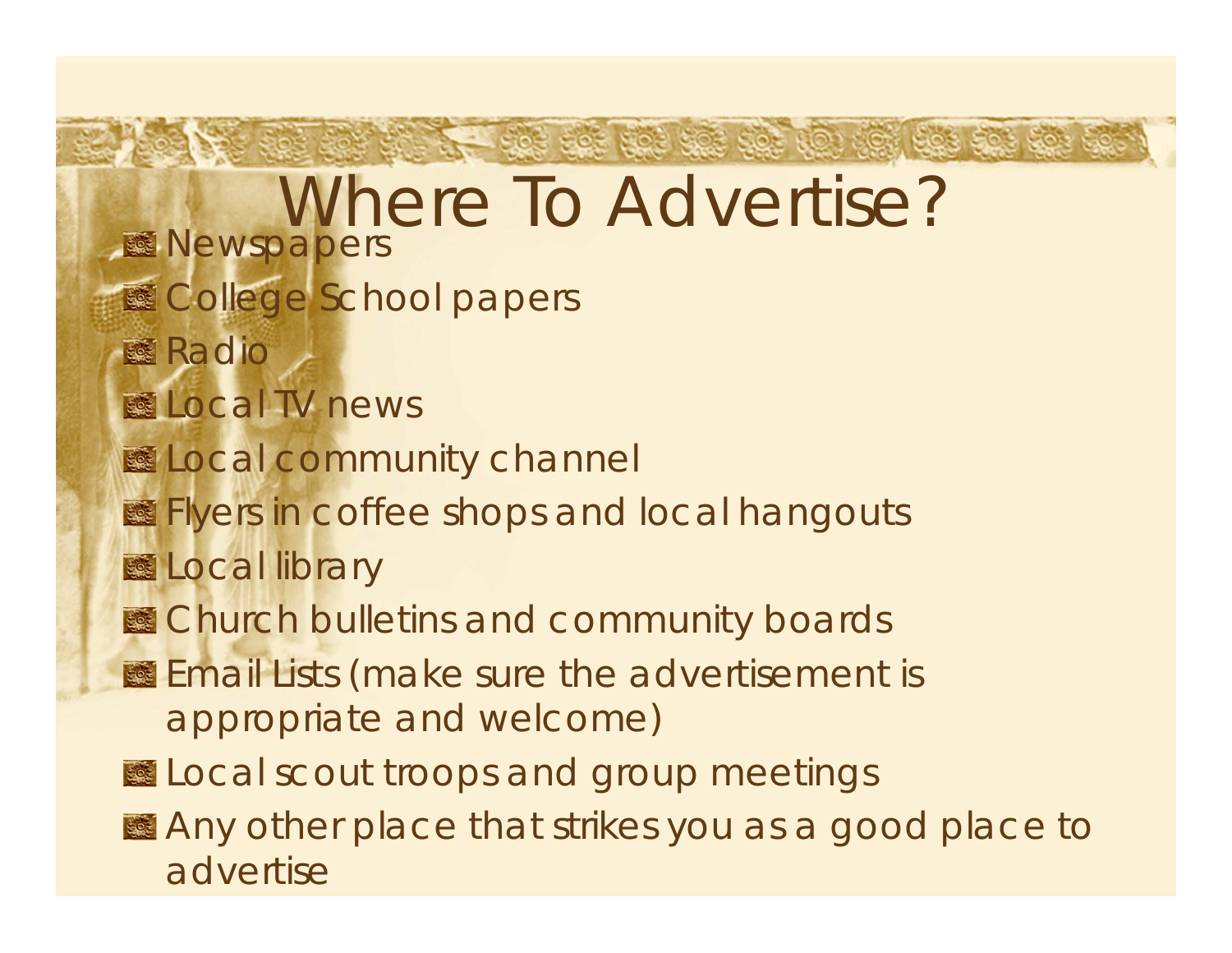### Send and the time and and the time and the fight fight and the Available Resources **图 http://www.sca.org** http://www.sca.org/officers/chatelain/chatresources.html http://www.sca.org/media/ http:// www.northshield.org Northshield Deputy Seneschal for Media Relations Page **Morthshield Chatelaine's Page 图 Known Worlde Handbook (for ideas) 图 Northshield Chatelaines email list B** Other groups. Ask for help when needed!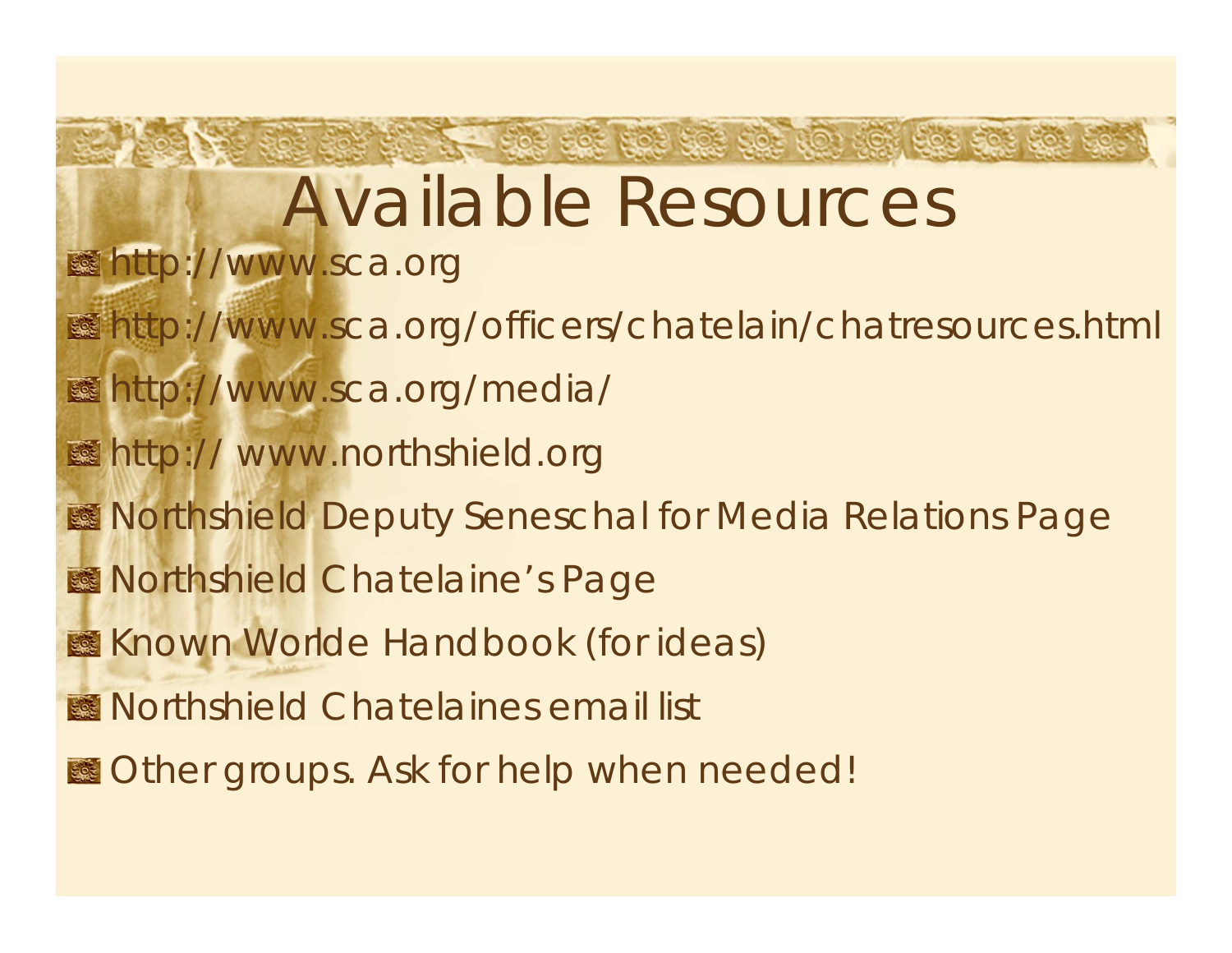## Don't Forget!!

- **Flyers or handouts**
- Business cards with contact info on it
- Sign-up Contact Sheet for people who want more info
- **图 Educational material**
- 图 Extra materials for hands-on fun
- **BE** A copy of the Media Relations Policy
- **图 Extra chairs and tables**
- Group Banner (if the group has one)
- **图 Extra cloth to hide modern items**
- **Something to demonstrate**
- Good eye contact and the willingness to talk to people
- Follow-up with potential newcomers within 48 hours of the event